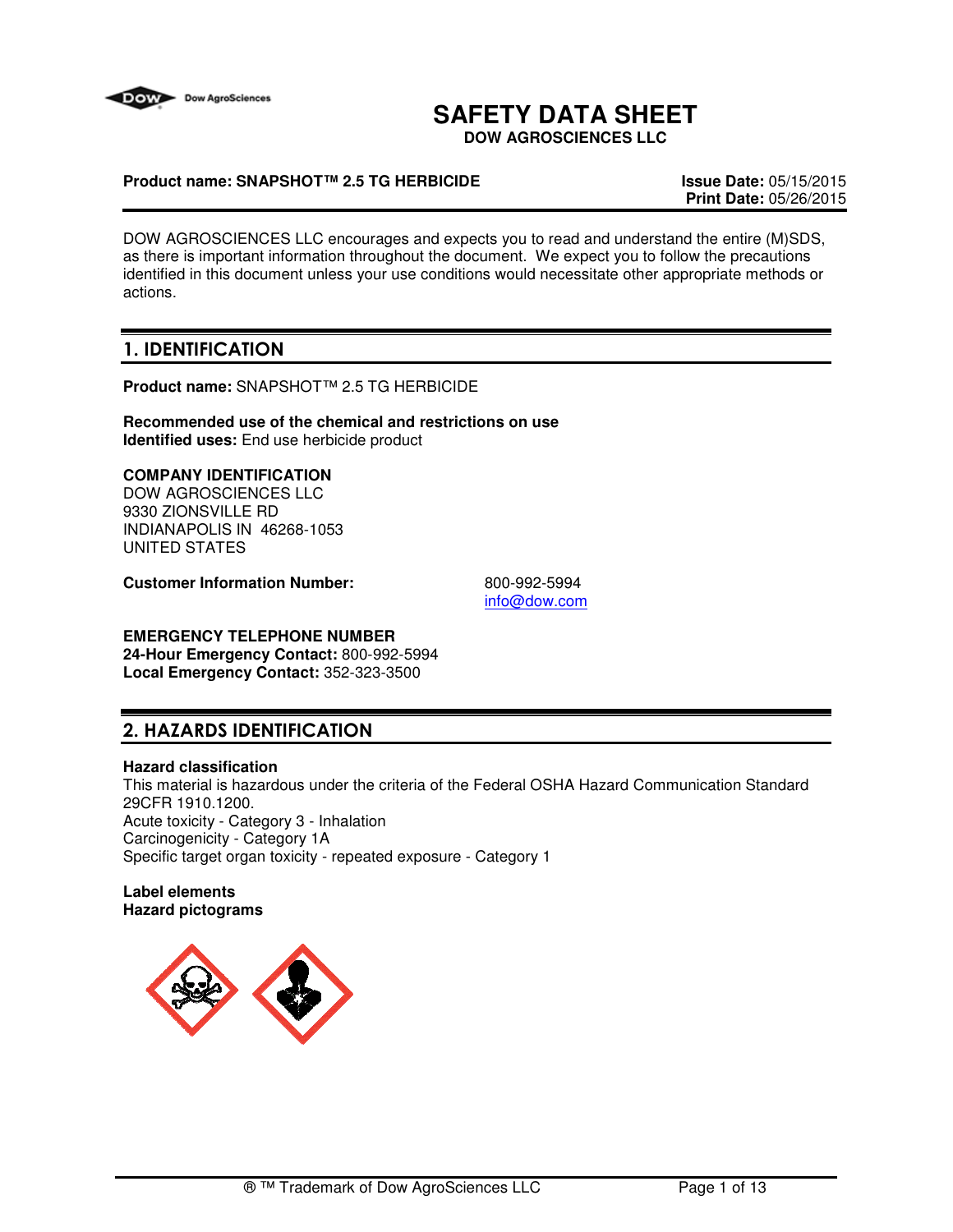### Signal word: **DANGER!**

#### **Hazards**

Toxic if inhaled. May cause cancer. Causes damage to organs through prolonged or repeated exposure.

### **Precautionary statements**

#### **Prevention**

Obtain special instructions before use. Do not handle until all safety precautions have been read and understood. Do not breathe dust/ fume/ gas/ mist/ vapours/ spray. Wash skin thoroughly after handling. Do not eat, drink or smoke when using this product. Use only outdoors or in a well-ventilated area. Use personal protective equipment as required.

### **Response**

IF INHALED: Remove victim to fresh air and keep at rest in a position comfortable for breathing. Call a POISON CENTER or doctor/ physician. IF exposed or concerned: Get medical advice/ attention.

## **Storage**

Store in a well-ventilated place. Keep container tightly closed. Store locked up.

### **Disposal**

Dispose of contents/ container to an approved waste disposal plant.

#### **Other hazards**

no data available

## 3. COMPOSITION/INFORMATION ON INGREDIENTS

This product is a mixture.

| Component                    | <b>CASRN</b>  | Concentration                 |
|------------------------------|---------------|-------------------------------|
|                              |               |                               |
| Isoxaben                     | 82558-50-7    | 0.5%                          |
| Trifluralin                  | 1582-09-8     | $2.0\%$                       |
| Clays, Fuller's earth        | 8031-18-3     | $\ge$ 78.5 - $\lt$ 86.4 %     |
| Silica, crystalline (quartz) | 14808-60-7    | $>= 0.9 - \epsilon = 8.7 \%$  |
| <b>Balance</b>               | Not available | $>= 2.4 - \epsilon = 18.1 \%$ |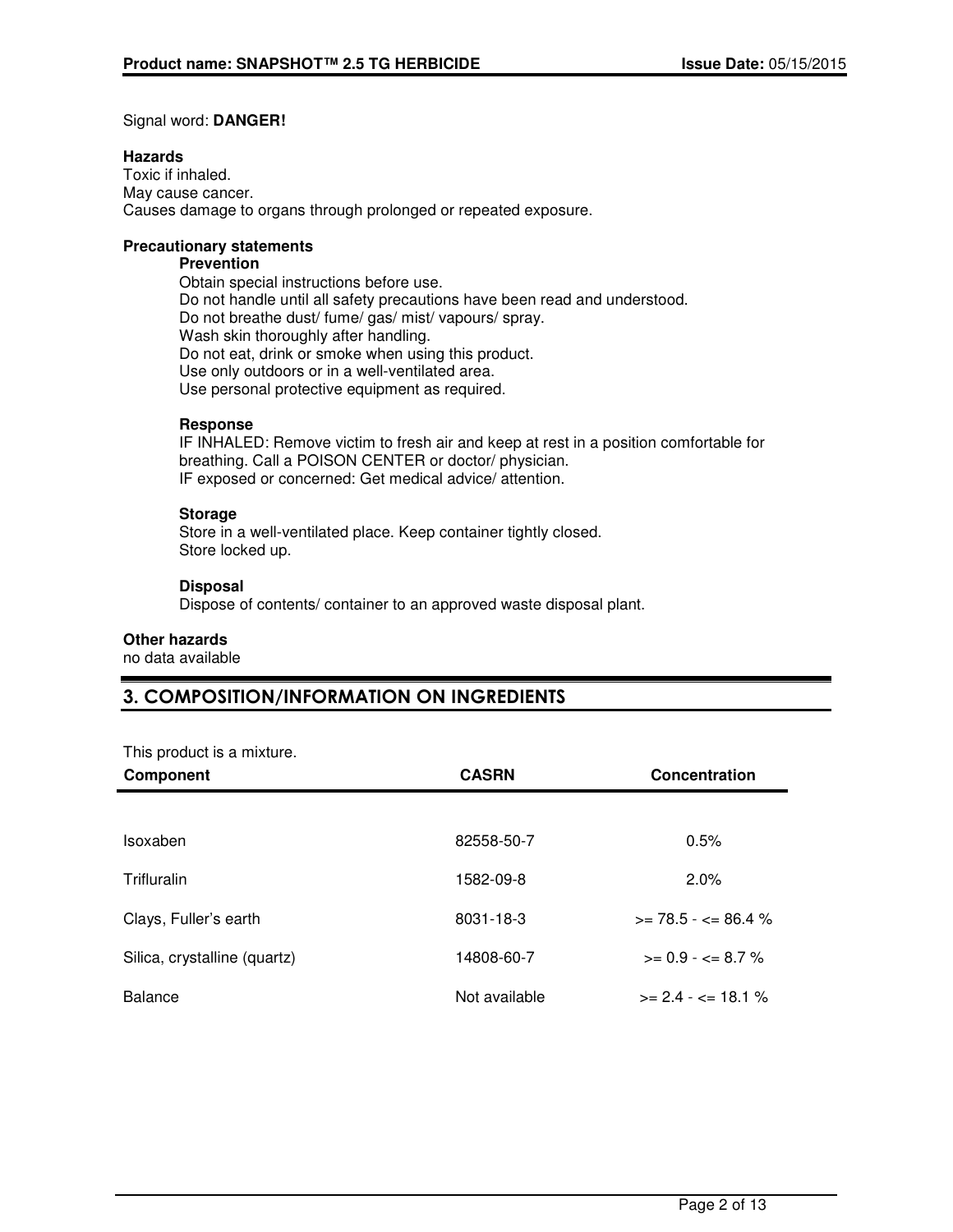## 4. FIRST AID MEASURES

#### **Description of first aid measures**

**General advice:** First Aid responders should pay attention to self-protection and use the recommended protective clothing (chemical resistant gloves, splash protection). If potential for exposure exists refer to Section 8 for specific personal protective equipment.

**Inhalation:** Move person to fresh air. If person is not breathing, call an emergency responder or ambulance, then give artificial respiration; if by mouth to mouth use rescuer protection (pocket mask etc). Call a poison control center or doctor for treatment advice. If breathing is difficult, oxygen should be administered by qualified personnel.

**Skin contact:** Take off contaminated clothing. Rinse skin immediately with plenty of water for 15-20 minutes. Call a poison control center or doctor for treatment advice.

**Eye contact:** Hold eyes open and rinse slowly and gently with water for 15-20 minutes. Remove contact lenses, if present, after the first 5 minutes, then continue rinsing eyes. Call a poison control center or doctor for treatment advice.

**Ingestion:** Call a poison control center or doctor immediately for treatment advice. Have person sip a glass of water if able to swallow. Do not induce vomiting unless told to do so by the poison control center or doctor. Never give anything by mouth to an unconscious person.

**Most important symptoms and effects, both acute and delayed:** Aside from the information found under Description of first aid measures (above) and Indication of immediate medical attention and special treatment needed (below), any additional important symptoms and effects are described in Section 11: Toxicology Information.

**Indication of any immediate medical attention and special treatment needed Notes to physician:** No specific antidote. Treatment of exposure should be directed at the control of symptoms and the clinical condition of the patient. Have the Safety Data Sheet, and if available, the product container or label with you when calling a poison control center or doctor, or going for treatment.

## 5. FIREFIGHTING MEASURES

**Suitable extinguishing media:** This material does not burn. If exposed to fire from another source, use suitable extinguishing agent for that fire.

**Unsuitable extinguishing media:** no data available

#### **Special hazards arising from the substance or mixture**

**Hazardous combustion products:** Under fire conditions some components of this product may decompose. The smoke may contain unidentified toxic and/or irritating compounds. Combustion products may include and are not limited to: Nitrogen oxides. Hydrogen fluoride. Carbon monoxide. Carbon dioxide.

**Unusual Fire and Explosion Hazards:** None known.

#### **Advice for firefighters**

**Fire Fighting Procedures:** Keep people away. Isolate fire and deny unnecessary entry. Foam fire extinguishing system is preferred because uncontrolled water can spread possible contamination.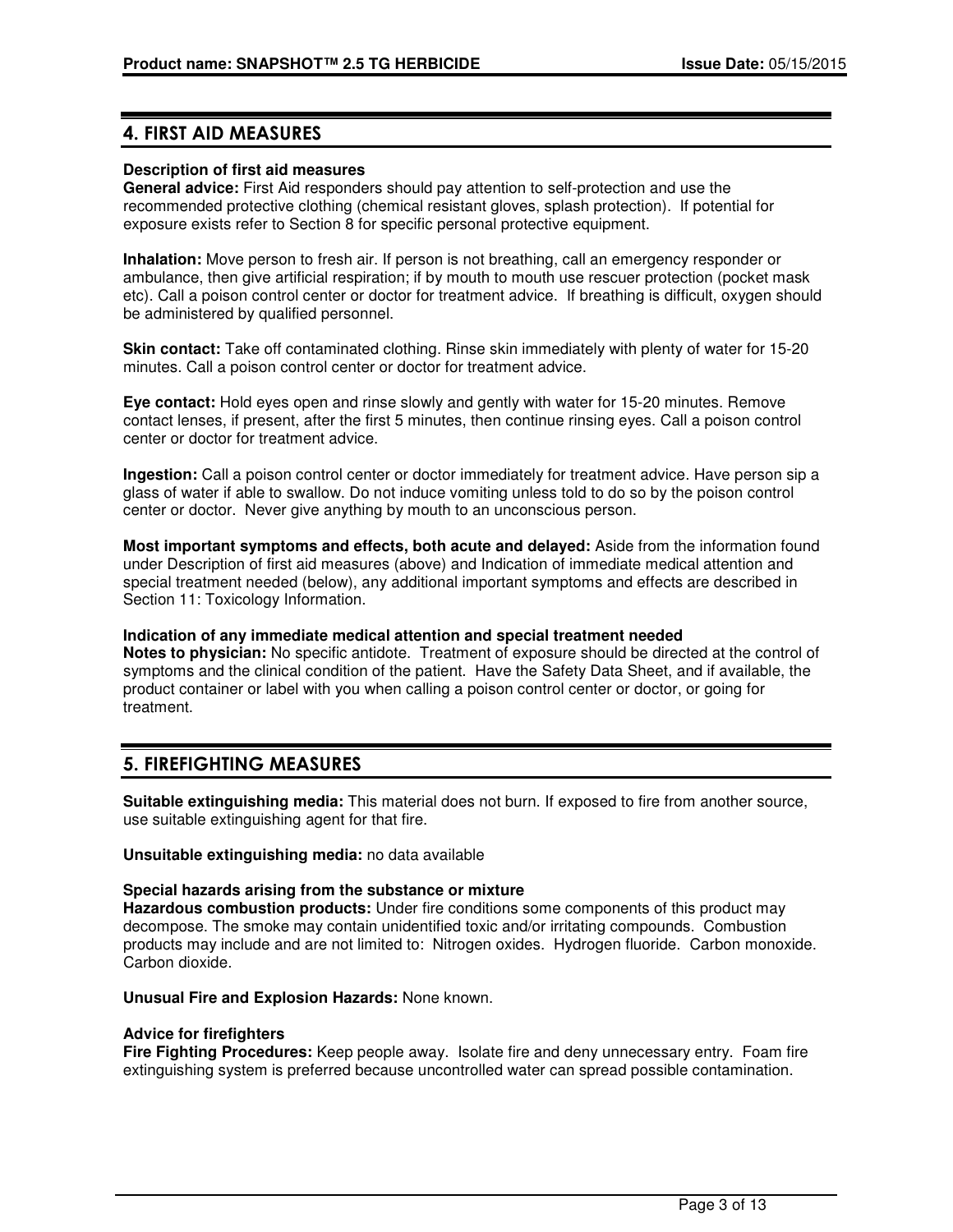This material does not burn. Fight fire for other material that is burning. Contain fire water run-off if possible. Fire water run-off, if not contained, may cause environmental damage. Review the "Accidental Release Measures" and the "Ecological Information" sections of this (M)SDS.

**Special protective equipment for firefighters:** Wear positive-pressure self-contained breathing apparatus (SCBA) and protective fire fighting clothing (includes fire fighting helmet, coat, trousers, boots, and gloves). If protective equipment is not available or not used, fight fire from a protected location or safe distance.

## 6. ACCIDENTAL RELEASE MEASURES

**Personal precautions, protective equipment and emergency procedures:** Keep upwind of spill. Spilled material may cause a slipping hazard. Ventilate area of leak or spill. Use appropriate safety equipment. For additional information, refer to Section 8, Exposure Controls and Personal Protection.

**Environmental precautions:** Prevent from entering into soil, ditches, sewers, waterways and/or groundwater. See Section 12, Ecological Information.

**Methods and materials for containment and cleaning up:** Contain spilled material if possible. Small spills: Sweep up. Collect in suitable and properly labeled containers. Large spills: Contact Dow AgroSciences for clean-up assistance. See Section 13, Disposal Considerations, for additional information.

## 7. HANDLING AND STORAGE

**Precautions for safe handling:** Keep out of reach of children. Do not swallow. Avoid breathing dust or mist. Avoid contact with eyes, skin, and clothing. Use with adequate ventilation. Wash thoroughly after handling. Keep container closed. See Section 8, EXPOSURE CONTROLS AND PERSONAL PROTECTION.

**Conditions for safe storage:** Store in a dry place. Store in original container. Do not store near food, foodstuffs, drugs or potable water supplies.

## 8. EXPOSURE CONTROLS/PERSONAL PROTECTION

#### **Control parameters**

Exposure limits are listed below, if they exist.

| <b>Component</b>             | Regulation | Type of listing       | <b>Value/Notation</b> |
|------------------------------|------------|-----------------------|-----------------------|
| Silica, crystalline (quartz) | OSHA Z-1   |                       |                       |
|                              | OSHA Z-3   | TWA total dust        | 30 mg/m3 / $%SiO2+2$  |
|                              | OSHA Z-3   | TWA respirable        | 10 mg/m3 / %SiO2+2    |
|                              | OSHA Z-3   | TWA respirable        | 250 mppcf / %SiO2+5   |
|                              | ACGIH      | <b>TWA Respirable</b> | $0.025$ mg/m3, Silica |
|                              |            | fraction              |                       |

RECOMMENDATIONS IN THIS SECTION ARE FOR MANUFACTURING, COMMERCIAL BLENDING AND PACKAGING WORKERS. APPLICATORS AND HANDLERS SHOULD SEE THE PRODUCT LABEL FOR PROPER PERSONAL PROTECTIVE EQUIPMENT AND CLOTHING.

#### **Exposure controls**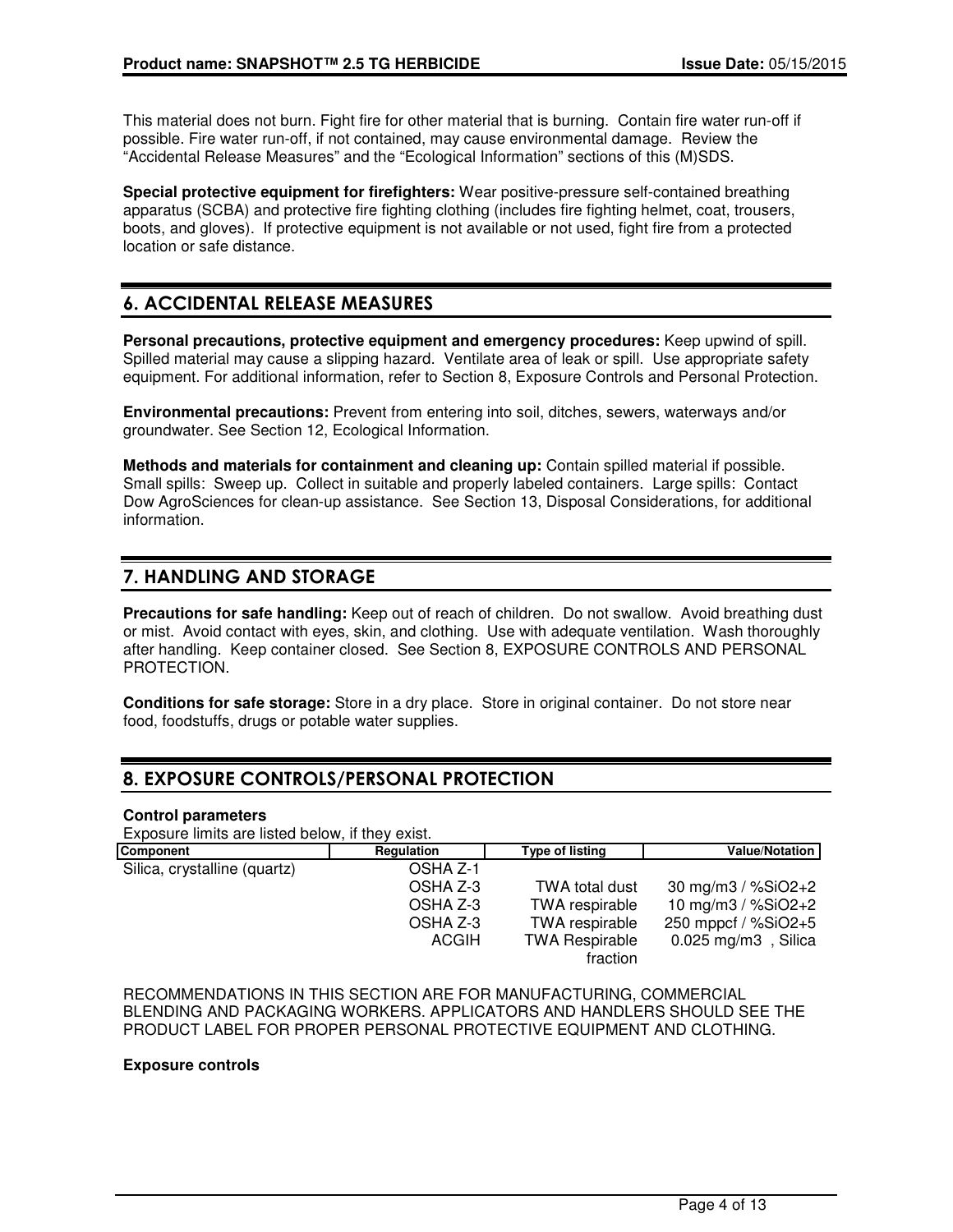**Engineering controls:** Use engineering controls to maintain airborne level below exposure limit requirements or guidelines. If there are no applicable exposure limit requirements or guidelines, use only with adequate ventilation. Local exhaust ventilation may be necessary for some operations.

### **Individual protection measures**

**Eye/face protection:** Use safety glasses (with side shields). If there is a potential for exposure to particles which could cause eye discomfort, wear chemical goggles. **Skin protection**

**Hand protection:** Use gloves chemically resistant to this material when prolonged or frequently repeated contact could occur. Examples of preferred glove barrier materials include: Neoprene. Nitrile/butadiene rubber ("nitrile" or "NBR"). Polyvinyl chloride ("PVC" or "vinyl"). NOTICE: The selection of a specific glove for a particular application and duration of use in a workplace should also take into account all relevant workplace factors such as, but not limited to: Other chemicals which may be handled, physical requirements (cut/puncture protection, dexterity, thermal protection), potential body reactions to glove materials, as well as the instructions/specifications provided by the glove supplier.

**Other protection:** Wear clean, body-covering clothing.

**Respiratory protection:** Respiratory protection should be worn when there is a potential to exceed the exposure limit requirements or guidelines. If there are no applicable exposure limit requirements or guidelines, use an approved respirator. Selection of air-purifying or positivepressure supplied-air will depend on the specific operation and the potential airborne concentration of the material. For emergency conditions, use an approved positive-pressure self-contained breathing apparatus. In confined or poorly ventilated areas, use an approved self-contained breathing apparatus or positive pressure air line with auxiliary self-contained air supply.

The following should be effective types of air-purifying respirators: Organic vapor cartridge with a particulate pre-filter.

| Granules.                 |
|---------------------------|
| Yellow                    |
| Aromatic                  |
| No test data available    |
| 7.5 (50% dispersion)      |
| No test data available    |
| Not applicable            |
| Not applicable            |
| closed cup Not applicable |
| Not applicable            |
| No                        |
| Not applicable            |
| Not applicable            |
| Not applicable            |
| Not applicable            |
| Not applicable            |
|                           |

## 9. PHYSICAL AND CHEMICAL PROPERTIES

**Appearance**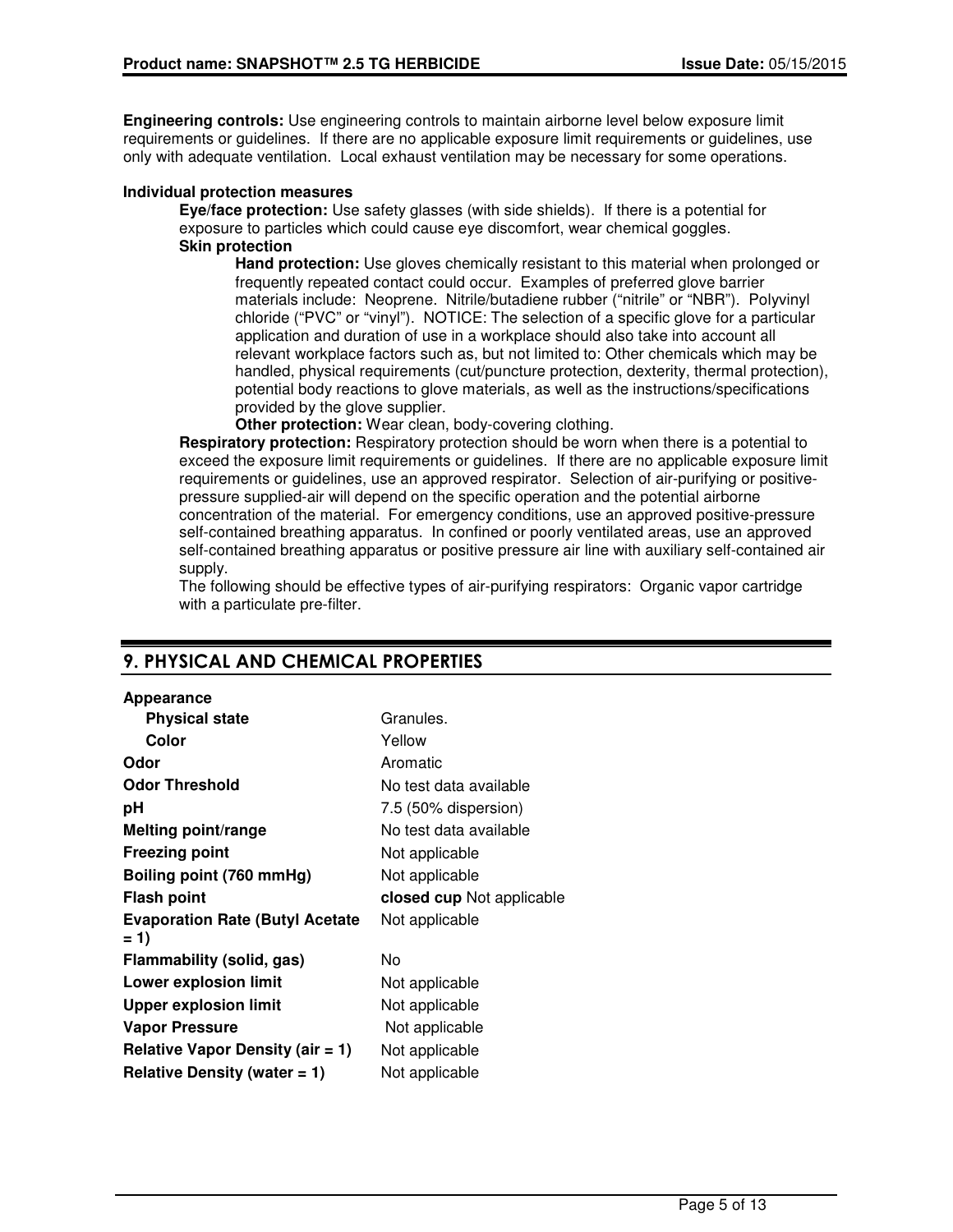| Water solubility                                  | No test data available      |  |
|---------------------------------------------------|-----------------------------|--|
| <b>Partition coefficient: n-</b><br>octanol/water | no data available           |  |
| <b>Auto-ignition temperature</b>                  | > 537 °C (> 999 °F)         |  |
| <b>Decomposition temperature</b>                  | No test data available      |  |
| <b>Dynamic Viscosity</b>                          | Not applicable              |  |
| <b>Kinematic Viscosity</b>                        | Not applicable              |  |
| <b>Explosive properties</b>                       | no data available           |  |
| <b>Oxidizing properties</b>                       | no data available           |  |
| <b>Liquid Density</b>                             | Not applicable              |  |
| <b>Bulk density</b>                               | 0.70 g/cm3 Loose Volumetric |  |
| Molecular weight                                  | No test data available      |  |
|                                                   |                             |  |

NOTE: The physical data presented above are typical values and should not be construed as a specification.

## 10. STABILITY AND REACTIVITY

**Reactivity:** no data available

**Chemical stability:** Stable under recommended storage conditions. See Storage, Section 7.

**Possibility of hazardous reactions:** Polymerization will not occur.

**Conditions to avoid:** Active ingredient decomposes at elevated temperatures. Avoid direct sunlight or ultraviolet sources.

**Incompatible materials:** Avoid contact with: Strong oxidizers. Strong acids.

**Hazardous decomposition products:** Decomposition products depend upon temperature, air supply and the presence of other materials. Decomposition products can include and are not limited to: Nitrogen oxides. Hydrogen fluoride.

## 11. TOXICOLOGICAL INFORMATION

Toxicological information appears in this section when such data is available.

## **Acute toxicity**

#### **Acute oral toxicity**

Low toxicity if swallowed. Small amounts swallowed incidentally as a result of normal handling operations are not likely to cause injury; however, swallowing larger amounts may cause injury.

As product: LD50, Rat, > 2,500 mg/kg

## **Acute dermal toxicity**

Prolonged skin contact is unlikely to result in absorption of harmful amounts.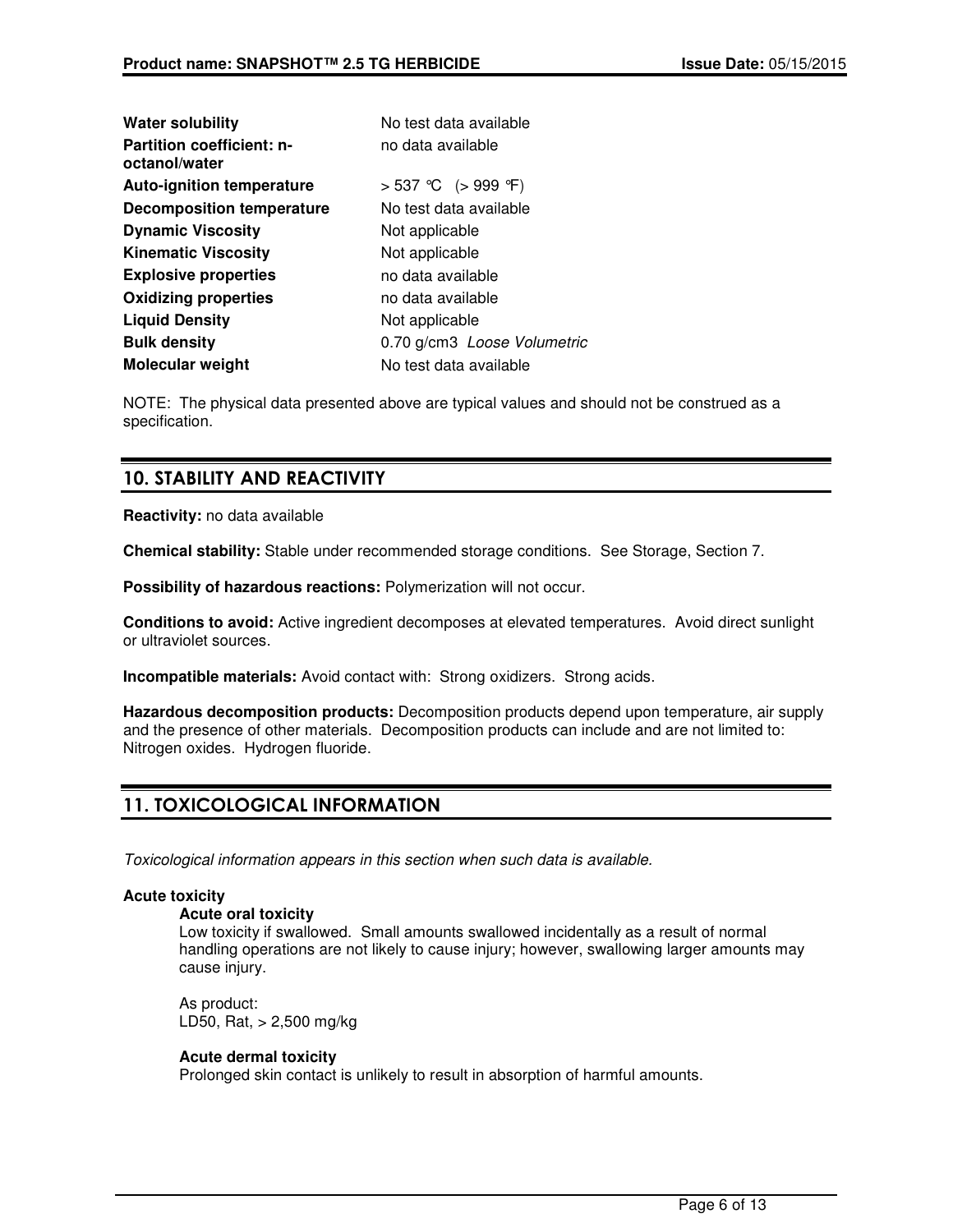As product: LD50, Rabbit, > 5,000 mg/kg

### **Acute inhalation toxicity**

As product: LC50, Rat, male, 4 Hour, Dust,  $> 4.6$  mg/l As product: LC50, Rat, female, 4 Hour, Dust, > 0.5 - < 4.6 mg/l Excessive exposure may cause irritation to upper respiratory tract (nose and throat). Prolonged excessive exposure may cause serious adverse effects, even death.

### **Skin corrosion/irritation**

Prolonged contact may cause slight skin irritation with local redness.

### **Serious eye damage/eye irritation**

Solid or dust may cause irritation due to mechanical action.

### **Sensitization**

Did not cause allergic skin reactions when tested in guinea pigs. Did not demonstrate the potential for contact allergy in mice.

For respiratory sensitization: No relevant information found.

## **Specific Target Organ Systemic Toxicity (Single Exposure)**

Evaluation of available data suggests that this material is not an STOT-SE toxicant.

## **Specific Target Organ Systemic Toxicity (Repeated Exposure)**

For the active ingredient(s): In animals, effects have been reported on the following organs: Kidney. Liver. Blood. Repeated excessive exposure to crystalline silica may cause silicosis, a progressive and disabling disease of the lungs.

## **Carcinogenicity**

Crystalline silica has been shown to cause cancer in laboratory animals and humans. An increase in nonmalignant liver tumors was observed with isoxaben in one of two species tested. A low incidence of urinary tract tumors was seen in only 1 of 5 chronic studies in rats with trifluralin. Trifluralin is not anticipated to be a carcinogenic risk to man.

#### **Teratogenicity**

For the active ingredient(s): Trifluralin. Has been toxic to the fetus in laboratory animals at doses toxic to the mother. Isoxaben. Has caused birth defects in laboratory animals only at doses toxic to the mother.

#### **Reproductive toxicity**

For the active ingredient(s): Isoxaben. In animal studies, has been shown to interfere with reproduction in females.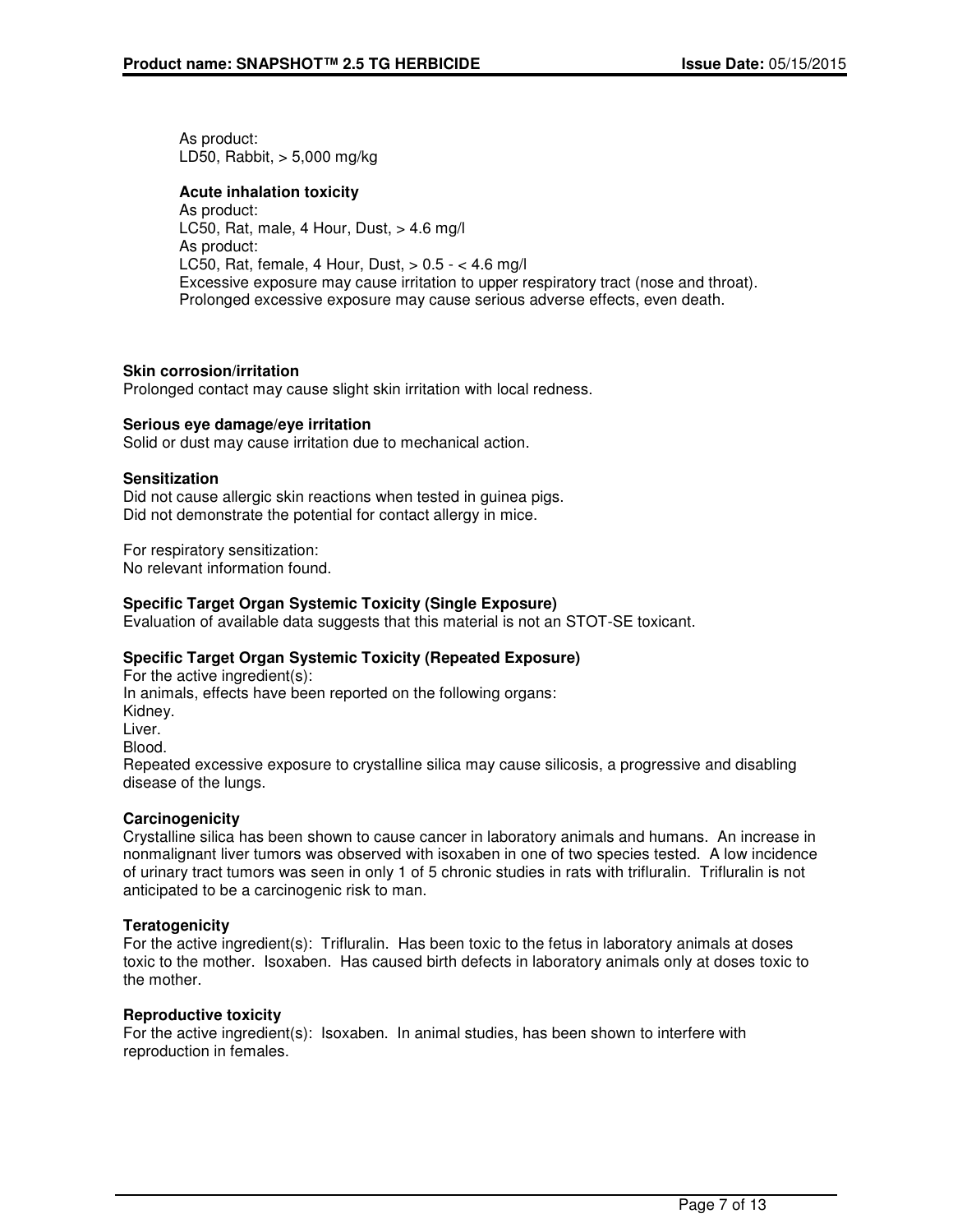#### **Mutagenicity**

For the active ingredient(s): Trifluralin. In vitro genetic toxicity studies were negative in some cases and positive in other cases. Animal genetic toxicity studies were negative.

Based on information for component(s): Crystalline Silica. In vitro genetic toxicity studies were negative in some cases and positive in other cases.

#### **Aspiration Hazard**

Based on physical properties, not likely to be an aspiration hazard.

| Carcinogenicity              |              |
|------------------------------|--------------|
| Component                    | List         |
| Silica, crystalline (quartz) | <b>IARC</b>  |
|                              | <b>ACGIH</b> |

 $Clas$  **Classification Group 1: Carcinogenic to humans** A2: Suspected human carcinogen

## 12. ECOLOGICAL INFORMATION

Ecotoxicological information appears in this section when such data is available.

#### **Toxicity**

#### **Acute toxicity to fish**

LC50, Oncorhynchus mykiss (rainbow trout), semi-static test, 96 Hour, 230 mg/l

Material is practically non-toxic to aquatic organisms on an acute basis (LC50/EC50/EL50/LL50 >100 mg/L in the most sensitive species tested).

#### **Acute toxicity to aquatic invertebrates**

EC50, Daphnia pulex (Water flea), 48 Hour, > 1,000 mg/l

#### **Acute toxicity to algae/aquatic plants**

ErC50, Pseudokirchneriella subcapitata (green algae), 96 Hour, > 1,000 mg/l

#### **Toxicity to Above Ground Organisms**

Material is practically non-toxic to birds on an acute basis (LD50 > 2000 mg/kg).

oral LD50, Colinus virginianus (Bobwhite quail), > 2000mg/kg bodyweight.

## **Toxicity to soil-dwelling organisms**

LC50, Eisenia fetida (earthworms), 14 d, survival, > 10,000 mg/kg

#### **Persistence and degradability**

#### **Isoxaben**

**Biodegradability:** Material is expected to biodegrade very slowly (in the environment). Fails to pass OECD/EEC tests for ready biodegradability. Biodegradation rate may increase in soil and/or water with acclimation.

**Theoretical Oxygen Demand:** 1.98 mg/mg

**Chemical Oxygen Demand:** 1.77 mg/g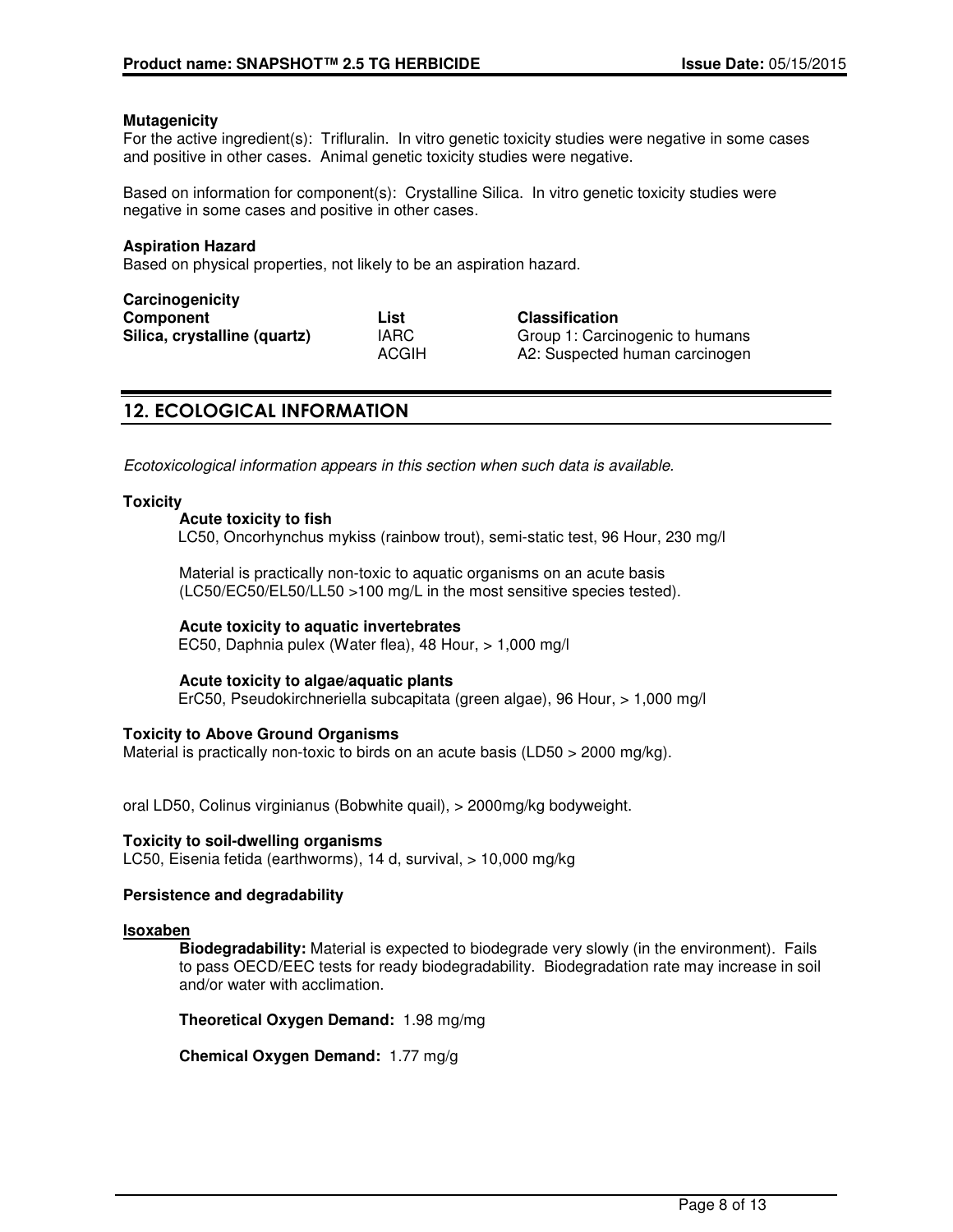**Stability in Water (1/2-life)** Hydrolysis, half-life, > 5 d, pH 7.0

**Photodegradation Test Type:** Half-life (direct photolysis) **Method:** Measured **Photodegradation Test Type:** Half-life (direct photolysis) **Photodegradation Test Type:** Half-life (indirect photolysis) **Sensitizer:** OH radicals **Atmospheric half-life:** 0.628 Hour **Method:** Estimated.

## **Trifluralin**

**Biodegradability:** Material is expected to biodegrade very slowly (in the environment). Fails to pass OECD/EEC tests for ready biodegradability. 10-day Window: Fail **Biodegradation:** 5 % **Exposure time:** 28 d **Method:** OECD Test Guideline 301B or Equivalent

**Chemical Oxygen Demand:** 1.37 mg/mg

### **Stability in Water (1/2-life)**

Hydrolysis, half-life, > 1 year, pH 3 - 9, Measured Photolysis, half-life, 0.19 - 3.08 Hour, Measured

#### **Photodegradation**

**Test Type:** Half-life (indirect photolysis) **Sensitizer:** OH radicals **Atmospheric half-life:** 5.347 Hour **Method:** Estimated.

## **Clays, Fuller's earth**

**Biodegradability:** Biodegradation is not applicable.

## **Silica, crystalline (quartz)**

**Biodegradability:** Biodegradation is not applicable.

#### **Balance**

**Biodegradability:** No relevant data found.

#### **Bioaccumulative potential**

## **Isoxaben**

**Bioaccumulation:** Bioconcentration potential is low (BCF < 100 or Log Pow < 3). **Partition coefficient: n-octanol/water(log Pow):** 2.64 Measured

## **Trifluralin**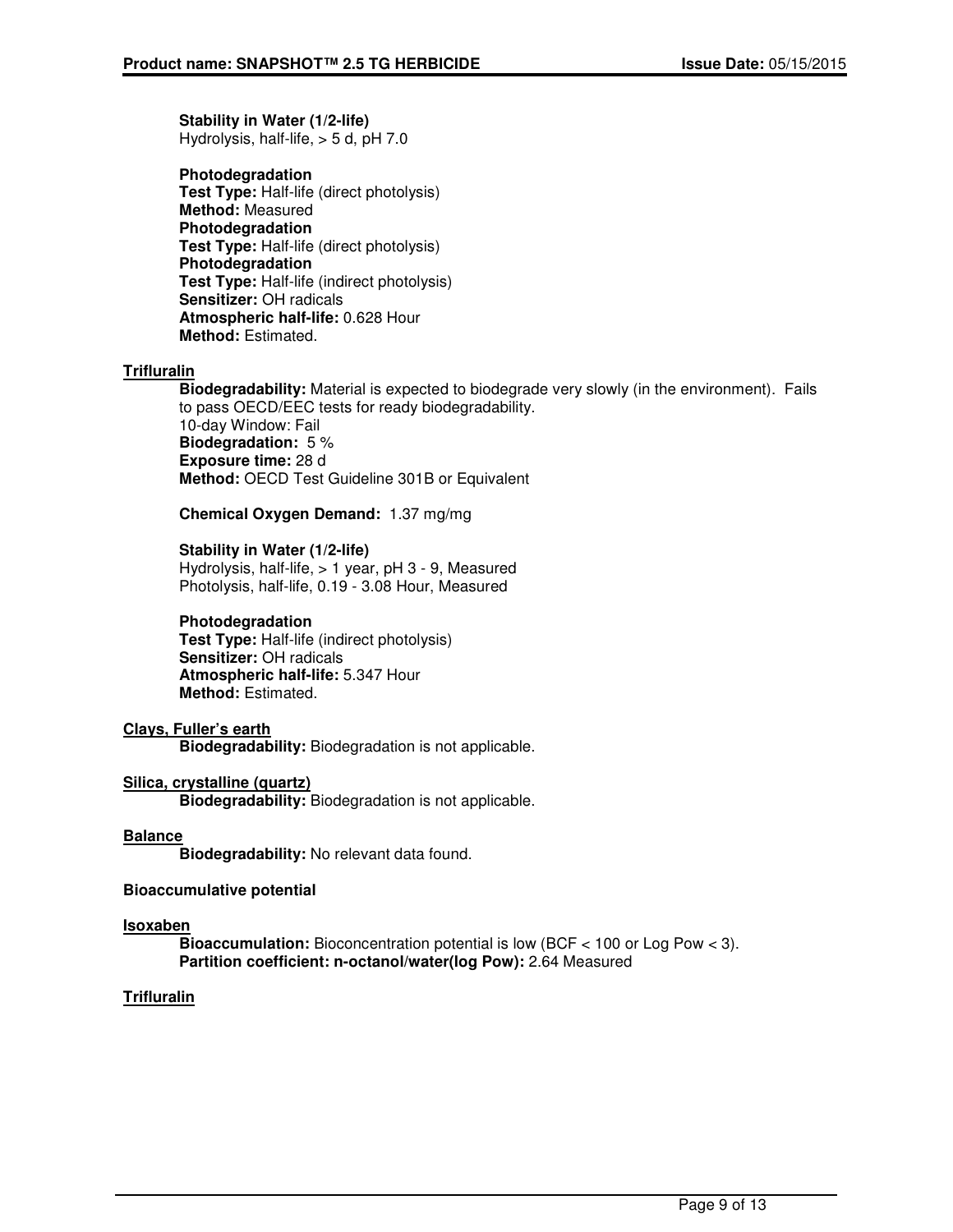**Bioaccumulation:** Bioconcentration potential is high (BCF > 3000 or Log Pow between 5 and 7).

**Partition coefficient: n-octanol/water(log Pow):** 5.27 **Bioconcentration factor (BCF):** 1,060 - 6,000 Pimephales promelas (fathead minnow) Estimated.

### **Clays, Fuller's earth**

**Bioaccumulation:** Partitioning from water to n-octanol is not applicable.

#### **Silica, crystalline (quartz)**

**Bioaccumulation:** Partitioning from water to n-octanol is not applicable.

#### **Balance**

**Bioaccumulation:** No relevant data found.

#### **Mobility in soil**

#### **Isoxaben**

Potential for mobility in soil is low (Koc between 500 and 2000). **Partition coefficient(Koc):** 700 - 1290

#### **Clays, Fuller's earth**

No relevant data found.

#### **Silica, crystalline (quartz)**

No relevant data found.

#### **Balance**

No relevant data found.

## 13. DISPOSAL CONSIDERATIONS

**Disposal methods:** If wastes and/or containers cannot be disposed of according to the product label directions, disposal of this material must be in accordance with your local or area regulatory authorities. This information presented below only applies to the material as supplied. The identification based on characteristic(s) or listing may not apply if the material has been used or otherwise contaminated. It is the responsibility of the waste generator to determine the toxicity and physical properties of the material generated to determine the proper waste identification and disposal methods in compliance with applicable regulations. If the material as supplied becomes a waste, follow all applicable regional, national and local laws.

## 14. TRANSPORT INFORMATION

**DOT**

**UN number** UN 3077 **Class** 9<br>**Packing group** 111 **Packing group**<br> **Reportable Quantity** Trifluralin **Reportable Quantity** 

**Proper shipping name** Environmentally hazardous substance, solid, n.o.s. (Trifluralin)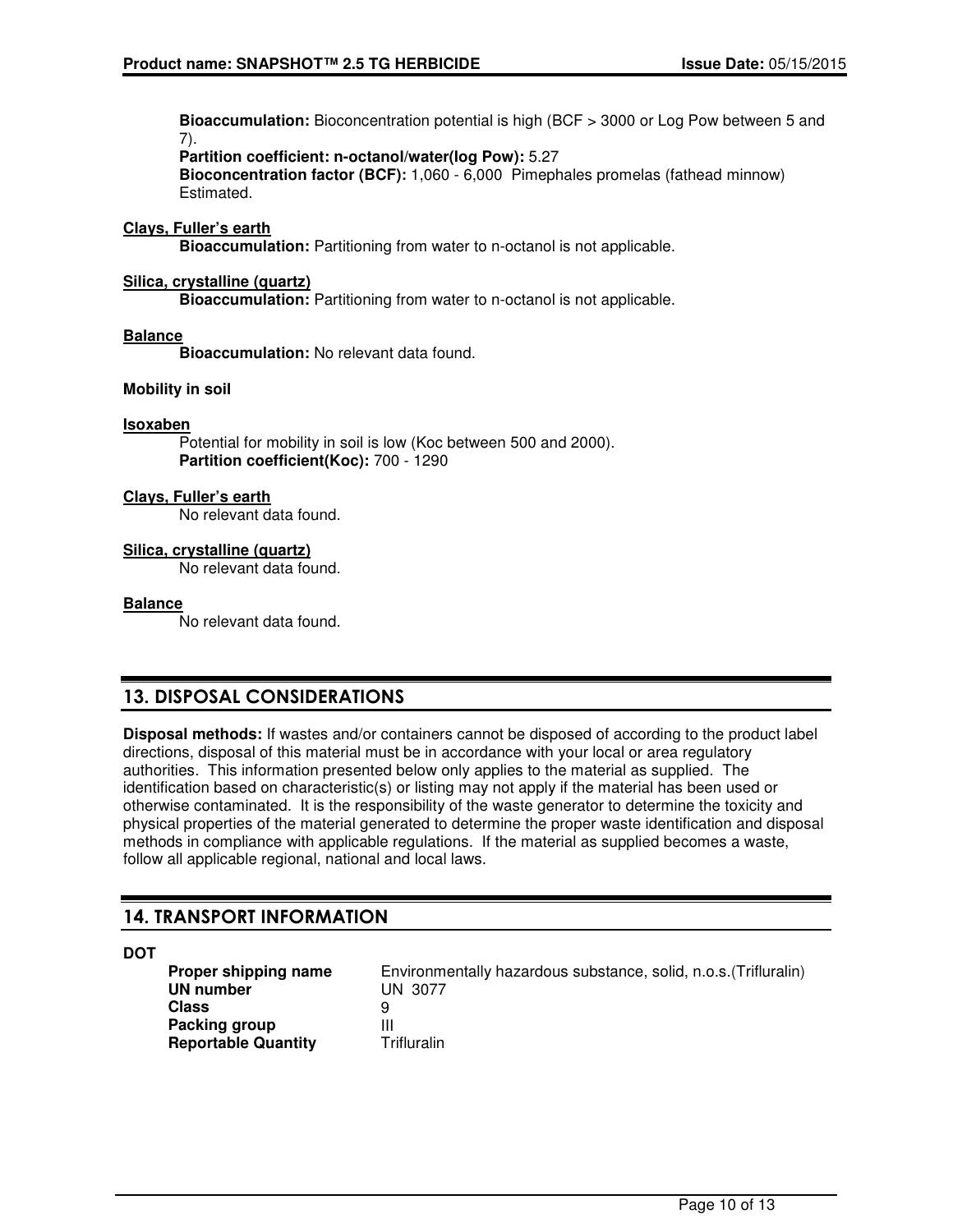**Classification for SEA transport (IMO-IMDG):**

 Not regulated for transport Consult IMO regulations before transporting ocean bulk

**Transport in bulk according to Annex I or II of MARPOL 73/78 and the IBC or IGC Code**

**Classification for AIR transport (IATA/ICAO):**

Not regulated for transport

This information is not intended to convey all specific regulatory or operational requirements/information relating to this product. Transportation classifications may vary by container volume and may be influenced by regional or country variations in regulations. Additional transportation system information can be obtained through an authorized sales or customer service representative. It is the responsibility of the transporting organization to follow all applicable laws, regulations and rules relating to the transportation of the material.

## 15. REGULATORY INFORMATION

## **OSHA Hazard Communication Standard**

This product is a "Hazardous Chemical" as defined by the OSHA Hazard Communication Standard, 29 CFR 1910.1200.

**Superfund Amendments and Reauthorization Act of 1986 Title III (Emergency Planning and Community Right-to-Know Act of 1986) Sections 311 and 312**

Acute Health Hazard Chronic Health Hazard

#### **Superfund Amendments and Reauthorization Act of 1986 Title III (Emergency Planning and Community Right-to-Know Act of 1986) Section 313**

This material does not contain any chemical components with known CAS numbers that exceed the threshold (De Minimis) reporting levels established by SARA Title III, Section 313.

## **California Proposition 65 (Safe Drinking Water and Toxic Enforcement Act of 1986)**

WARNING: This product contains a chemical(s) known to the State of California to cause cancer.

### **Pennsylvania (Worker and Community Right-To-KnowAct): Pennsylvania Hazardous Substances List and/or Pennsylvania Environmental Hazardous Substance List:**

The following product components are cited in the Pennsylvania Hazardous Substance List and/or the Pennsylvania Environmental Substance List, and are present at levels which require reporting.

| <b>Components</b>            | <b>CASRN</b> |
|------------------------------|--------------|
| Trifluralin                  | 1582-09-8    |
| Silica, crystalline (quartz) | 14808-60-7   |

### **Pennsylvania (Worker and Community Right-To-KnowAct): Pennsylvania Special Hazardous Substances List:**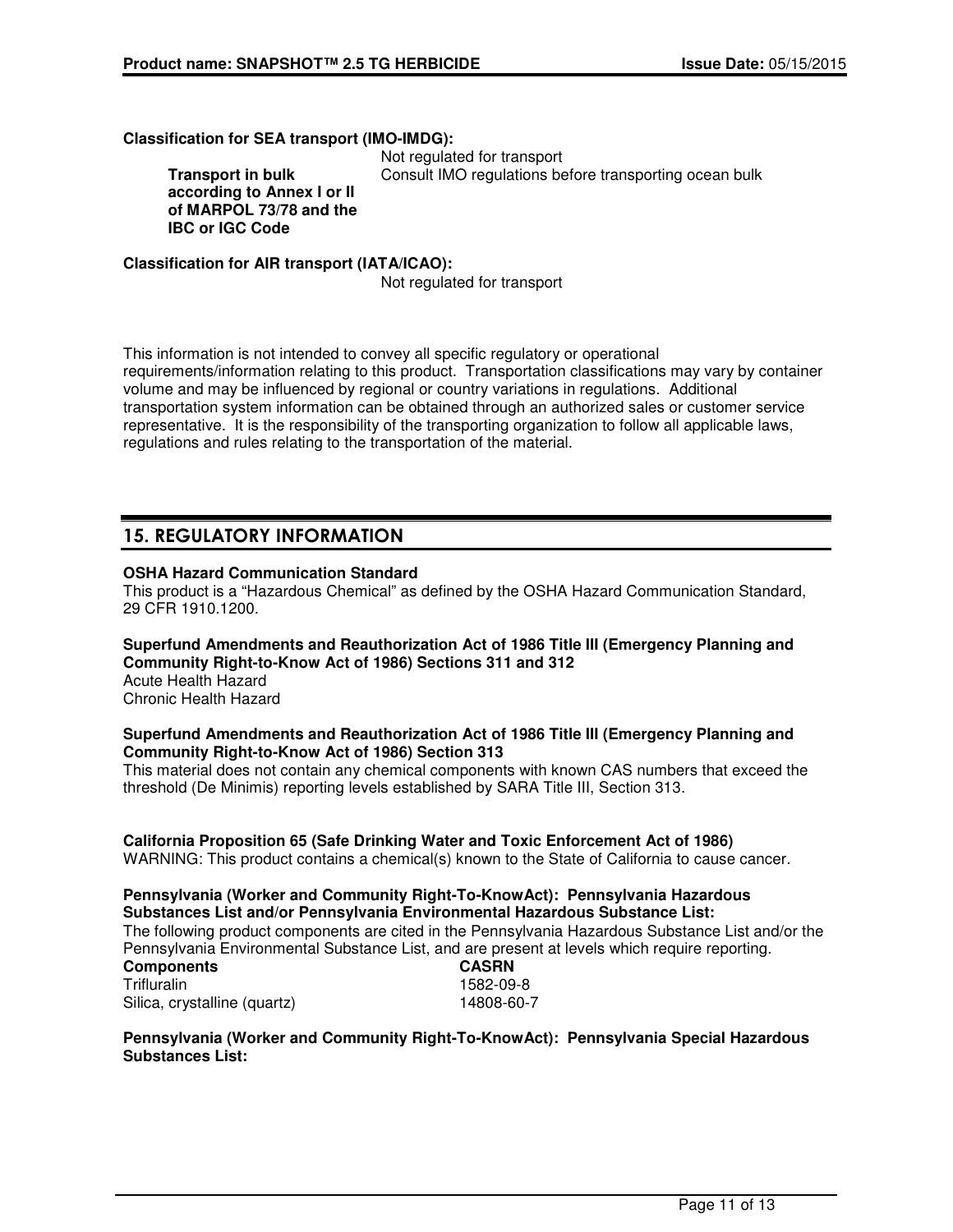To the best of our knowledge, this product does not contain chemicals at levels which require reporting under this statute.

## **United States TSCA Inventory (TSCA)**

This product contains chemical substance(s) exempt from U.S. EPA TSCA Inventory requirements. It is regulated as a pesticide subject to Federal Insecticide, Fungicide, and Rodenticide Act (FIFRA) requirements.

### **Federal Insecticide, Fungicide and Rodenticide Act**

EPA Registration Number: 62719-175

This chemical is a pesticide product registered by the Environmental Protection Agency and is subject to certain labeling requirements under federal pesticide law. These requirements differ from the classification criteria and hazard information required for safety data sheets, and for workplace labels of non-pesticide chemicals. Following is the hazard information as required on the pesticide label:

## CAUTION

Causes moderate eye irritation Harmful if swallowed or inhaled Prolonged or frequently repeated skin contact may cause allergic reactions in some individuals.

## 16. OTHER INFORMATION

### **Hazard Rating System**

#### **NFPA**

| ----   |      |            |
|--------|------|------------|
| Health | ™ire | Reactivity |
|        |      |            |

#### **Revision**

Identification Number: 101204129 / A211 / Issue Date: 05/15/2015 / Version: 3.0 DAS Code: FN-3278

Most recent revision(s) are noted by the bold, double bars in left-hand margin throughout this document.

## **Legend**

| <b>ACGIH</b>    | USA. ACGIH Threshold Limit Values (TLV)                                               |
|-----------------|---------------------------------------------------------------------------------------|
| <b>OSHA Z-1</b> | USA. Occupational Exposure Limits (OSHA) - Table Z-1 Limits for Air<br>l Contaminants |
| OSHA Z-3        | USA. Occupational Exposure Limits (OSHA) - Table Z-3 Mineral Dusts                    |
| <b>TWA</b>      | 8-hour, time-weighted average                                                         |

## **Information Source and References**

This SDS is prepared by Product Regulatory Services and Hazard Communications Groups from information supplied by internal references within our company.

DOW AGROSCIENCES LLC urges each customer or recipient of this (M)SDS to study it carefully and consult appropriate expertise, as necessary or appropriate, to become aware of and understand the data contained in this (M)SDS and any hazards associated with the product. The information herein is